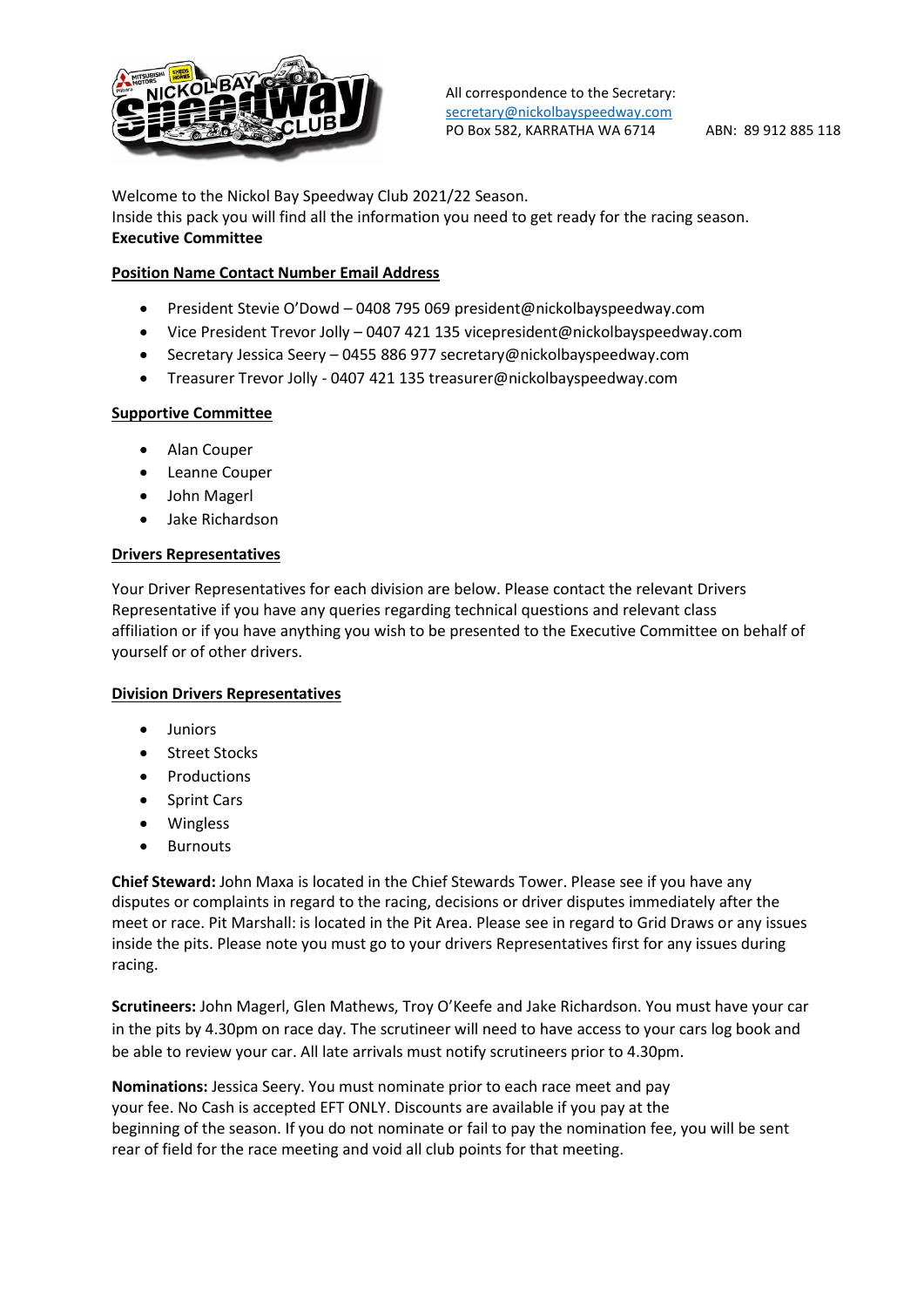

The discounted cost to pay for the club meet nominations up front at the start of the season. Please go to our website for all nominations and payments.

**Registrar & Licensing Officer:** Jessica Seery All Drivers, Pit Crews, Officials and Volunteers are required present themselves to the Club Room to Sign In at the beginning of each Race Meeting. Officials and Volunteers will be advised of Duties for the meeting and provided Insurance Cover by Speedway Australia.

Drivers provide Proof of Insurance and confirm their Nomination for the Race Meeting prior to the Drivers Meeting, including roles completed by volunteers.

Anyone who is required to remain in the Hot Zone area and is unable to provide a valid Speedway Australia Insurance

Drivers and Crew Members who arrive after the Drivers Meeting and racing has already commenced will need to advise a NBSC Official to gain access to the hot zone and register with the Registrar/Licensing Officer and Pit Marshal before the nominated driver participates in racing.

If you know in advance that you will be late, please contact Jessica Seery to make arrangements for your attendance and to advise the Pit Marshal.

**Drivers Meeting:** Drivers Meetings are at 6pm every club meet, for our bigger events this will be moved to 5.30pm. If you are running late and cannot make the drivers meeting, you will need a representative of your choice to attend the meeting on your behalf.

NBSC Constitution and NBSC Club rules. These are our legal documents providing all information as to the governance and rulings set forward to protect our members. Disputes Committee: A disputes committee has been formed to deal with any complaints against any other club member, official or volunteer. Please contact the President Stevie O'Dowd for more information.

**Merchandise:** Nickol Bay Speedway Club merchandise is available to purchase at the bar. Shirts \$35, Jumpers \$50, and Stubby Holders \$10. EFTPOS ONLY.

**Random Drug and Alcohol testing:** Random Drug and Alcohol testing is conducted at NBSC. If you think you may fail a test Do Not Enter the pit area or attempt to race. A positive reading will not be tolerated. Fines, suspension, or removal from the club may occur.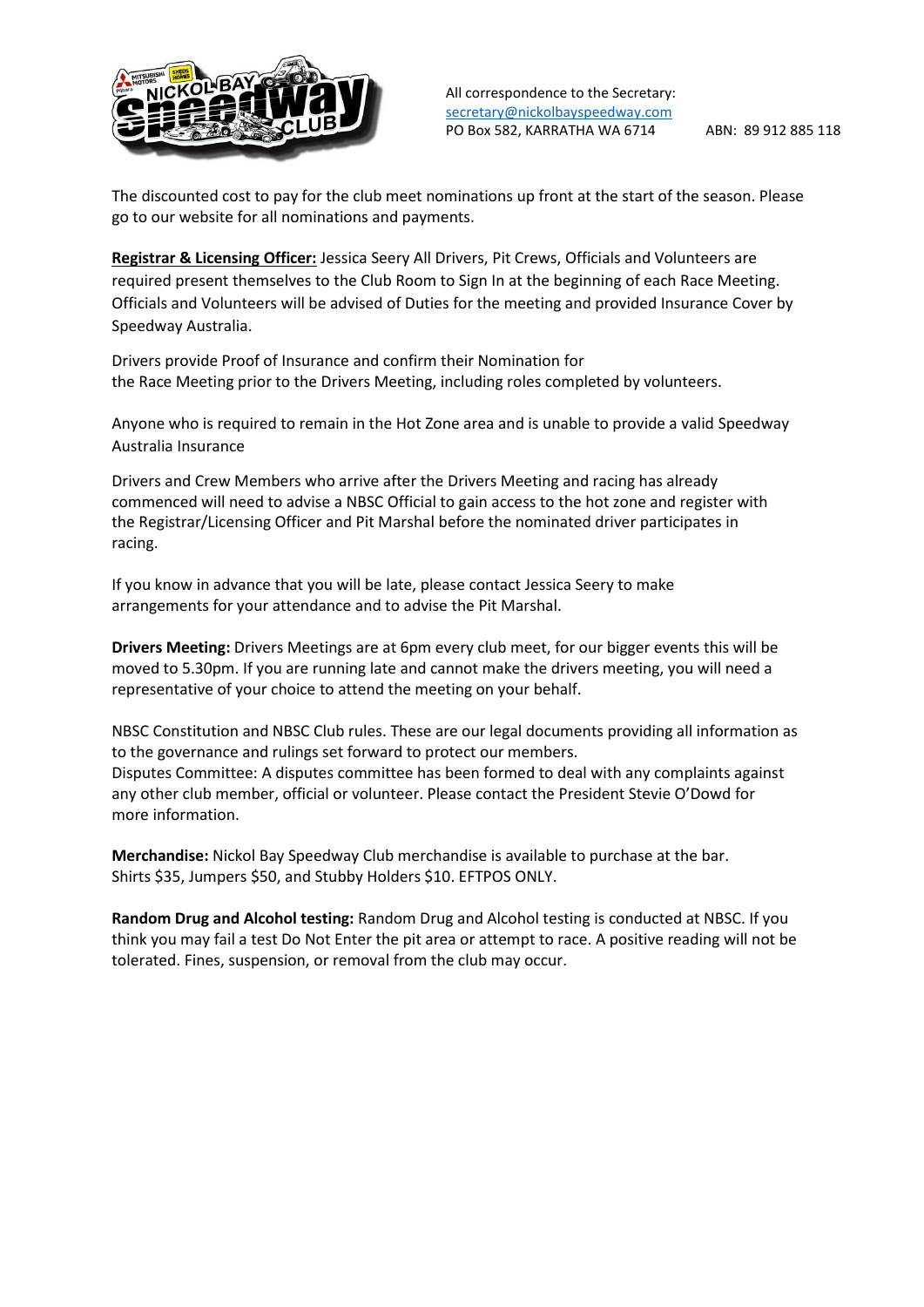

## **Membership**

Memberships are due by 1st March 2017. If membership is not received at this time, no club points will be credited for any races you may participate in prior to payment and you will be required to pay gate entry for club meets. You will need to renew your membership each season. This is to only be done via our website Individual/Non-Driver \$100 Family (2 Adults + 3 Children under 18) \$220 Social \$65

## **Membership Conditions and Inclusions:**

- All paperwork is to be given to the Secretary. Any forms not provided to the Secretary will not be accepted
- Free entry to Nickol Bay Speedway's Points/Club Meets ("Money Meets" are not covered)
- Prices include AGM Windup dinner & drinks if supplied by the client. If outsourced a small discounted fee will apply.
- Family Membership consists of 2 adults and 3 children under the age of 18. Children under 5 are free.
- Social Members and under the age of 18 years do not have voting rights.
- Membership excludes Driver Nominations, Driver Club Meet Nomination. This can be paid in full prior to the season
- (as above). Nomination fees per club meet are \$15/individual and \$35/Families (2 adults and 3 children under 18)
- All club members must own their own transponder, if you do not have a transponder you can hire from the NBSC for \$20 per meet, \$30 per two-night event.

**One Day Insurance –** Speedway Australia one day insurance is available at the track \$25 per person. Eftpos only.

One day licence is only to be done online through the Speedway Australia website.

**Division Affiliation**: Each class is required to be affiliated with a governing body. Registered vehicles will be issued with a Log book. The affiliated club will forward relevant class rules **Division Name Website:**

**Limited Sprintcars Limited Sprintcar Association** http://www.limitedsprintcars.com.au/

**360 Sprintcars SAWA** http://www.sprintcarswa.com.au/

**410 Sprintcars SAWA** http://www.sprintcarswa.com.au/

**Wingless WSWA** http://www.winglesssprintswa.com.au/

**Street Stocks, Modifieds, Productions& Juniors SSA** http://www.speedwaysedans.com/

NBSC Runs under rules set forward from Speedway Australia. You can find the rule book online -

<http://www.speedwayaustralia.net.au/competition/racing-rules-regulations>